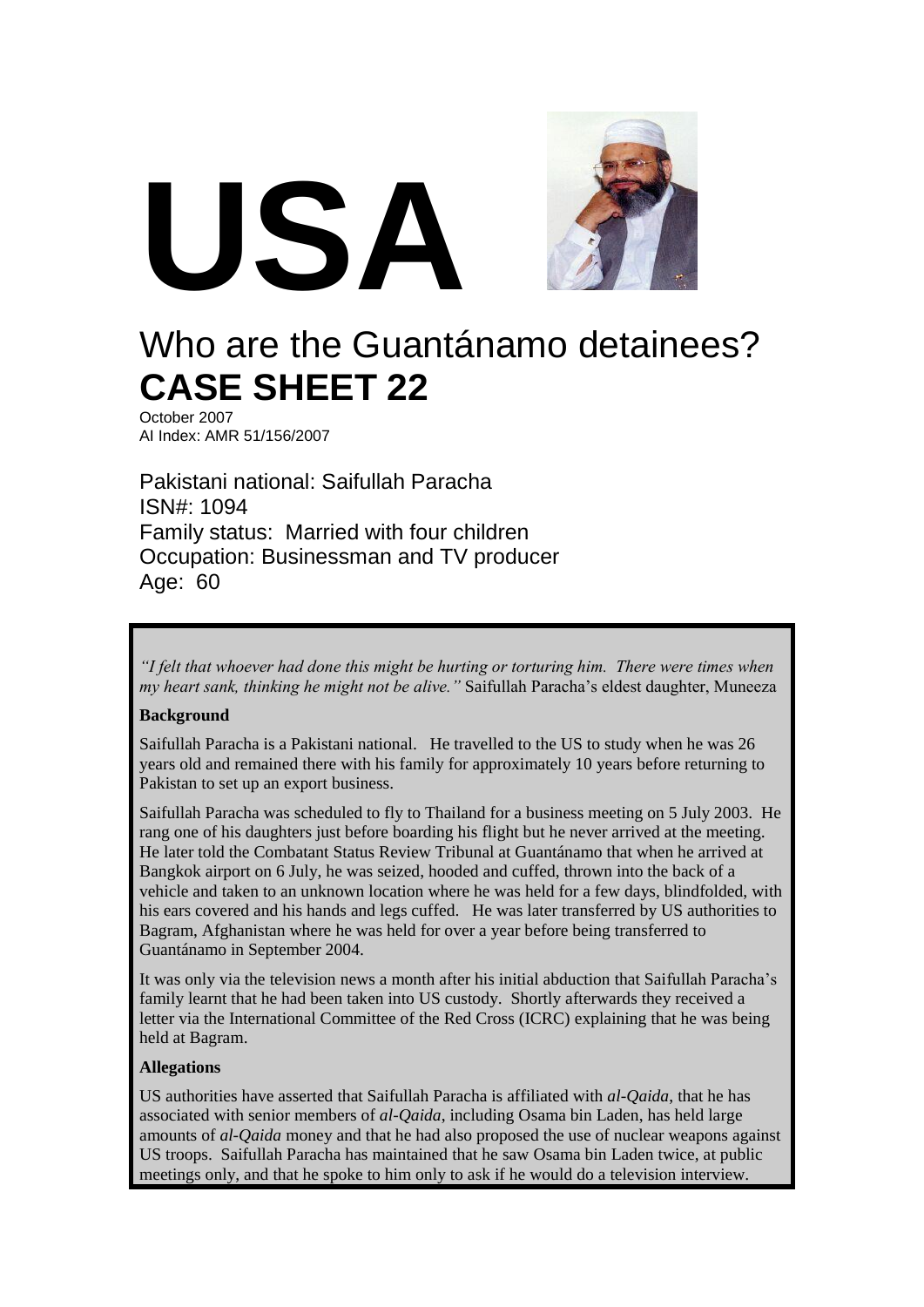Saifullah Paracha has also said that he did provide assistance to Pakistani nationals who may have been from *al-Qaida*, but that he was not aware of these links at the time.

#### **Health and conditions of detention**

Saifullah Paracha has a history of health problems, including having suffered a heart attack in 1995, prior to his detention. He is believed to have suffered a second heart attack whilst in US detention at Bagram, Afghanistan in 2003. In November 2006 he was moved to the Guantánamo hospital after suffering serious chest pains and was diagnosed with needing cardiac catheterization – a diagnostic procedure used to detect blockages or other heart problems. During the week he spent in hospital he was reportedly held in four-point restraints with both his hands and both feet chained to the bed at all times, except for one hand at meal times.

Saifullah Paracha has refused to have the catheterization procedure at Guantánamo on the grounds that he considers it is too risky to be performed anywhere but in a cardiac unit and that after the operation he would not receive appropriate monitoring. He asked instead to be transferred to a hospital in the US or Pakistan but on 20 November 2006 a US District Court rejected this request. A Pentagon spokesman stated at the time that Guantánamo was adequately equipped for the treatment. A cardiac specialist working in the US has stated that cardiac catheterization should never be carried out outside a fully equipped catheterization laboratory and without doctors experienced in performing that procedure.

Saifullah Paracha continues to experience chest pain, fainting spells and breathing difficulties. He is also believed to suffer from diabetes, high blood pressure and prostate problems, all of which he believes have been exacerbated by his conditions of detention. He is held in solitary confinement in Camp 5 at Guantánamo, a maximum security facility where detainees are held for up to 24 hours a day in conditions which constitute cruel, inhuman or degrading treatment.

#### **Family**

*"Every single day when people see the look on my face, they assume there's nothing wrong in my life, when in fact I'm crying inside"* Zahra Paracha, 14-year-old daughter of Saifullah Paracha

Saifullah Paracha is married and has two sons and two daughters. In November 2005, his eldest son, Uzair Paracha was convicted in the United States of providing support to *al-Qa'ida.* He was sentenced to 30 years in prison.

Saifullah Paracha has not been able to talk to any members of his family since his detention and the only communication has been through heavily censored letters. His wife has described how her family has been shattered, financially, psychologically and physically through his absence.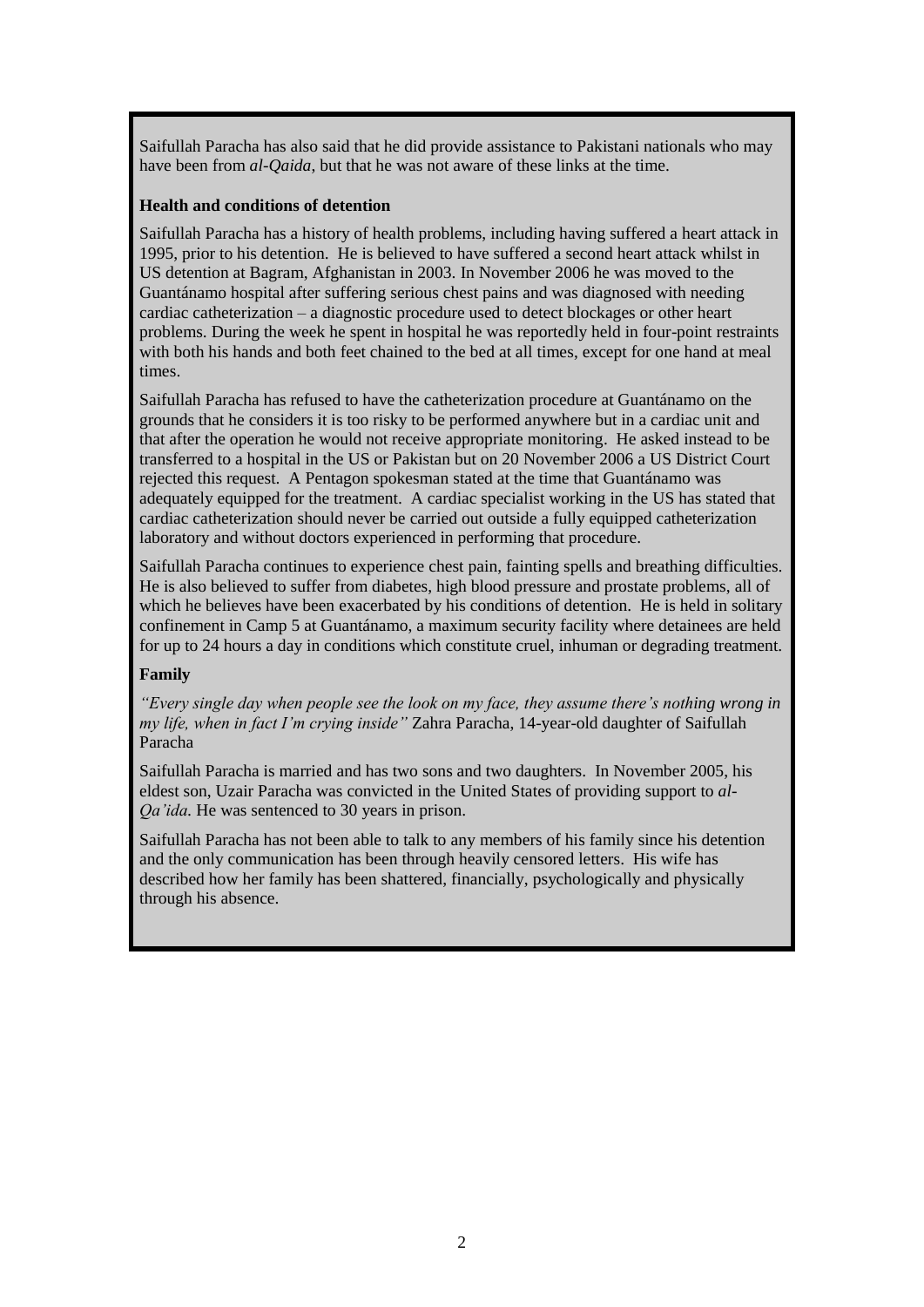# TAKE ACTION FOR Saifullah Paracha

### **Write to the US authorities:**

- Calling for Saifullah Paracha to be released from Guantánamo unless charged and tried in accordance with international standards of fairness in an ordinary court – not a military commission;
- Seeking assurances that he is being given appropriate medical care and urging that independent medical experts be allowed to visit him in Guantánamo to assess his health;
- Calling for them to keep Saifullah Paracha's family fully informed of his status, health and well-being, and to ensure that he has adequate communication with his family;
- Calling for them to close the detention facility at Guantánamo Bay and either release the detainees held there or charge and try them in ordinary civilian courts in full accordance with international standards, without recourse to the death penalty.

## **Write to the Pakistani authorities:**

- Noting that Saifullah Paracha, and approximately 11 other Pakistani nationals remain detained in Guantánamo and that none has had the opportunity to challenge the lawfulness of his detention;
- Calling on the Pakistani authorities to make representations to US authorities on behalf of all Pakistani nationals still detained at Guantánamo;
- Seeking assurances that the relatives of the detainees are being fully informed of developments in their cases and provided with full information on their welfare;
- Seeking information about the situation of the Pakistani nationals believed to have already been returned to Pakistan;
- Seeking assurances that anyone returned to Pakistan from Guantánamo will either be released or, if charged with a recognizably criminal offence, given a fair trial in accordance with international standards and without recourse to the death penalty;

#### **APPEALS TO USA:**

Rear Adm. Mark H. Buzby Commander Joint Task Force Guantánamo Department of Defense Joint Task Force Guantánamo Guantánamo Bay, Cuba APO AE 09360 Fax:  $+1,305,437,1241$ Salutation: Dear Rear Admiral<br>Fax:  $+1$  305 437 1241 **Fax: +1 305 437 1241 Salutation: Dear Rear Admiral**